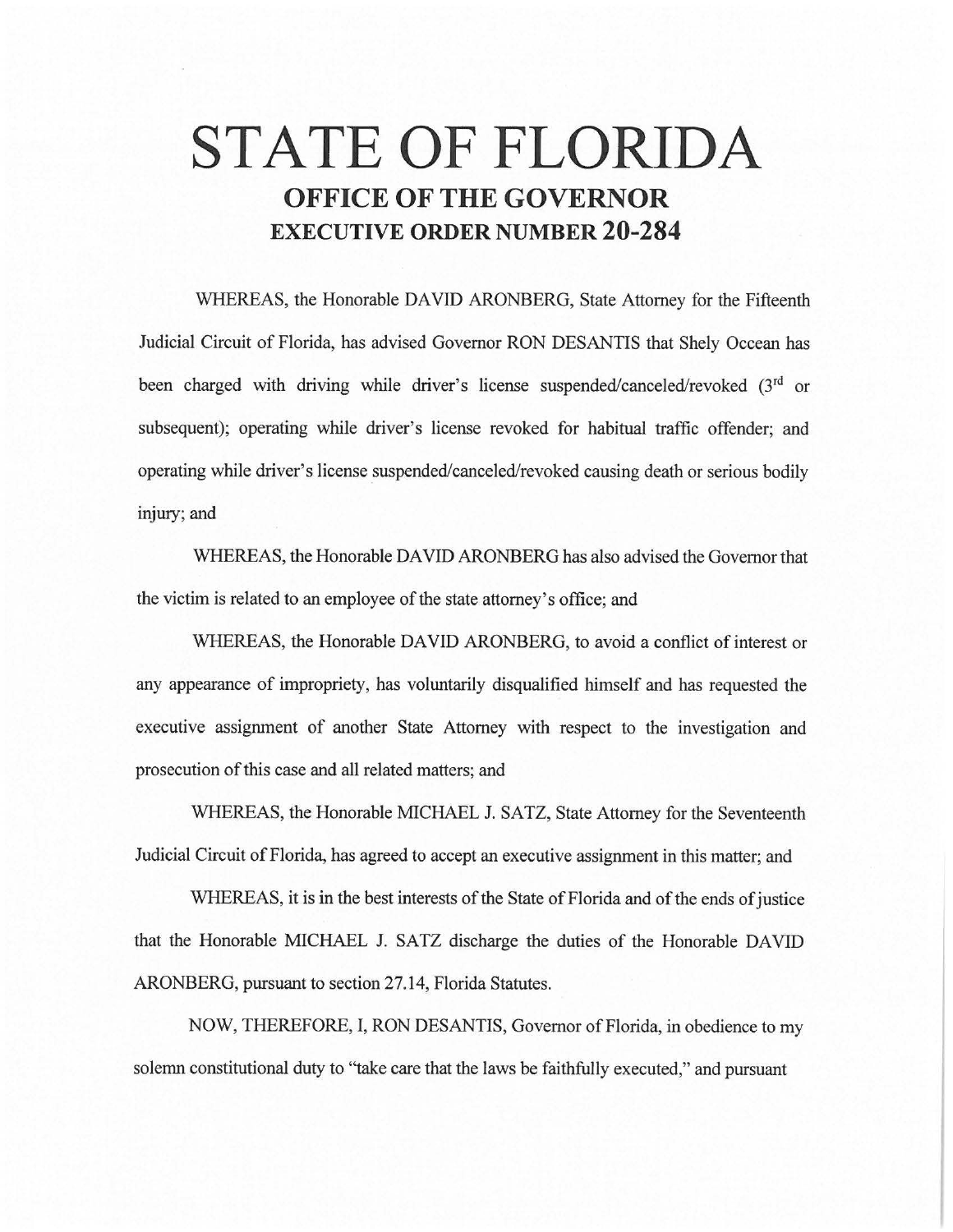to the Constitution and laws of the State of Florida, issue the following Executive Order, effective immediately:

### Section 1.

The Honorable MICHAEL J. SATZ, State Attorney for the Seventeenth Judicial Circuit of Florida, referred to as the "Assigned State Attorney," is assigned to discharge the duties of the Honorable DAVID ARONBERG, State Attorney for the Fifteenth Judicial Circuit of Florida, as they relate to the investigation, prosecution, and all matters related to Shely Occean.

## Section 2.

The Assigned State Attorney or one or more Assistant State Attorneys and Investigators, who have been designated by the Assigned State Attorney, shall proceed immediately to the Fifteenth Judicial Circuit of Florida, and are vested with the authority to perform the duties prescribed herein.

## Section 3.

All residents of the Fifteenth Judicial Circuit are requested, and all public officials are directed, to cooperate and render whatever assistance is necessary to the Assigned State Attorney, so that justice may be served.

## Section 4.

The period of this Executive Assignment shall be for one (1) year, to and including November 17, 2021.